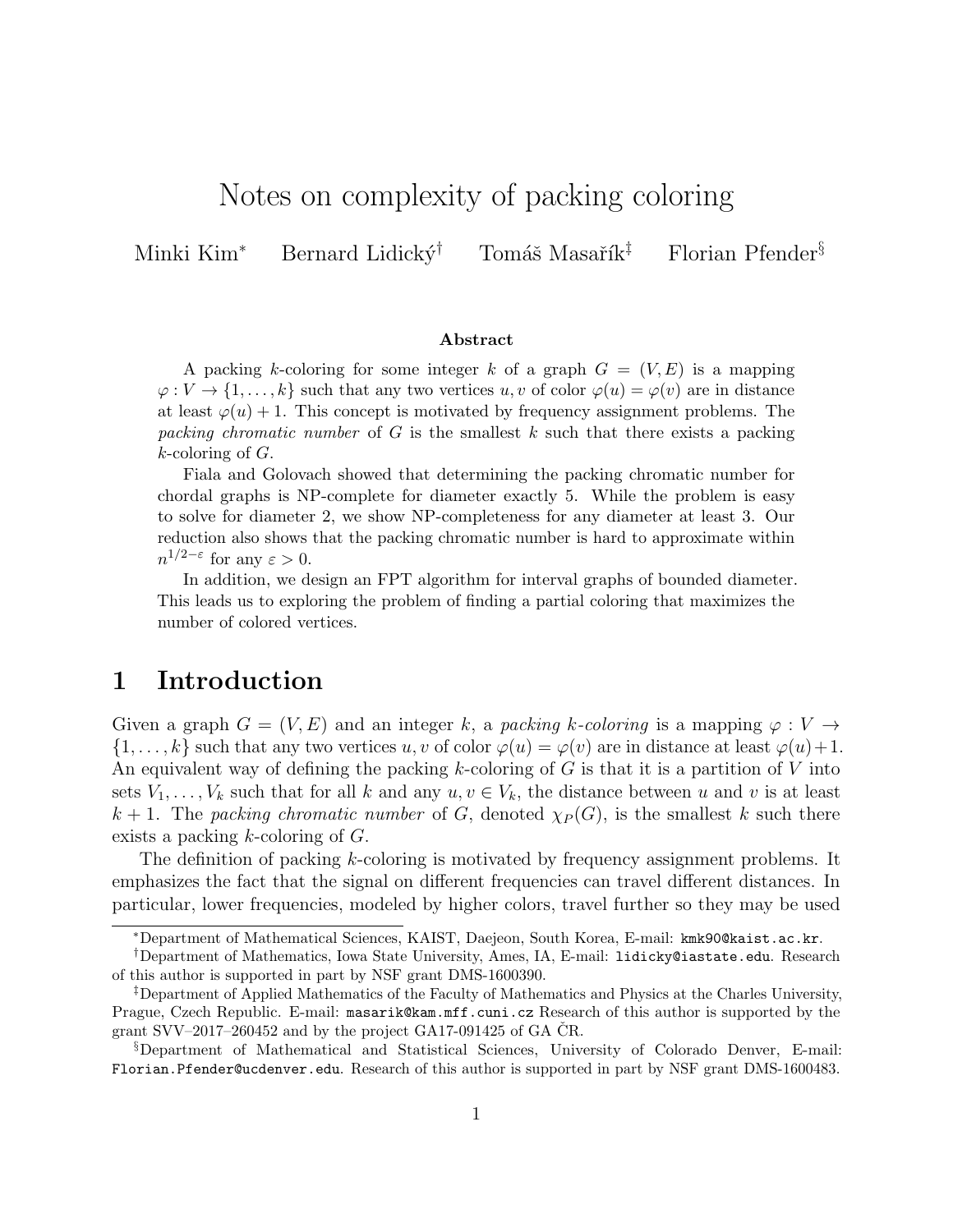less often than higher frequencies. The packing coloring problem was introduced by Goddard et al. [\[10\]](#page-8-0) under the name broadcasting chromatic number. The term packing coloring was introduced by Brešar, Klavžar, and Rall [\[2\]](#page-7-0).

Determining the packing chromatic number is often difficult. For example, Sloper [\[13\]](#page-8-1) showed that the packing chromatic number of the infinite 3-regular tree is 7 but the infinite 4-regular tree does not admit any packing coloring by a finite number of colors. Results of Brešar, Klavžar, and Rall [\[2\]](#page-7-0) and Fiala, Klavžar and Lidický [\[7\]](#page-8-2) imply that the packing chromatic number of the infinite hexagonal lattice is 7.

Looking at these examples, researchers asked the question if there exists a constant  $p$ such that every subcubic graph has packing chromatic number bounded by  $p$ . A very recent result of Balogh, Kostochka and Liu  $[1]$  shows that there is no such  $p$  in quite a strong sense. They show that for every fixed k and  $q \geq 2k+2$ , almost every n-vertex cubic graph of girth at least g has packing chromatic number greater than  $k$ . It is still open if a constant bound holds for planar subcubic graphs, and no deterministic construction of subcubic graphs with arbitrarily high packing chromatic number is known.

Despite a lot of effort [\[7,](#page-8-2) [10,](#page-8-0) [12,](#page-8-3) [14\]](#page-8-4), the packing chromatic number of the square grid is still not determined. It is known to be between 13 and 15 due to Barnaby, Franco, Taolue, and Jos [\[12\]](#page-8-3), who use state of the art SAT-solvers to tackle the problem.

In this paper, we consider the packing coloring problem from the computational complexity point of view. In particular, we study the following problem.

| PACKING <i>k</i> -COLORING OF A GRAPH |                                                     |
|---------------------------------------|-----------------------------------------------------|
| Input:                                | A graph $G$ and a positive integer $k$ .            |
|                                       | <b>Question:</b> Does G allow a packing k-coloring? |

### 1.1 Known results

We characterize our algorithmic parameterized results in terms of FPT (running time  $f(k)$ poly $(n)$  and XP (running time  $n^{f(k)}$ ) where n is the size of the input, k is the parameter and  $f$  is any computable function.

The investigation of computational complexity of packing coloring was started by Goddard et al.  $[10]$  in 2008. They showed that PACKING k-COLORING is NP-complete for general graphs and  $k = 4$  and it is polynomial time solvable for  $k \leq 3$ . Fiala and Golovach [\[6\]](#page-8-5) showed that PACKING  $k$ -COLORING is NP-complete for trees for large  $k$  (dependent on the number of vertices).

For a fixed k, PACKING k-COLORING is expressible in MSO<sub>1</sub> logic. Thus, due to Courcelle's theorem [\[3\]](#page-7-2), it admits a fixed parameter tractable (FPT) algorithm parameterized by the treewidth or clique width [\[4\]](#page-7-3) of the graph. Moreover, it is solvable in polynomial time if both the treewidth and the diameter are bounded [\[6\]](#page-8-5). The problem remains in FPT even if we fix the number of colors that can be used more than once by the extended framework of Courcelle, Makowsky and Rotics [\[4\]](#page-7-3), see Theorem [11.](#page-6-0) On the other hand, the problem is NP-complete for chordal graphs of diameter exactly 5 [\[6\]](#page-8-5), and it is polynomial time solvable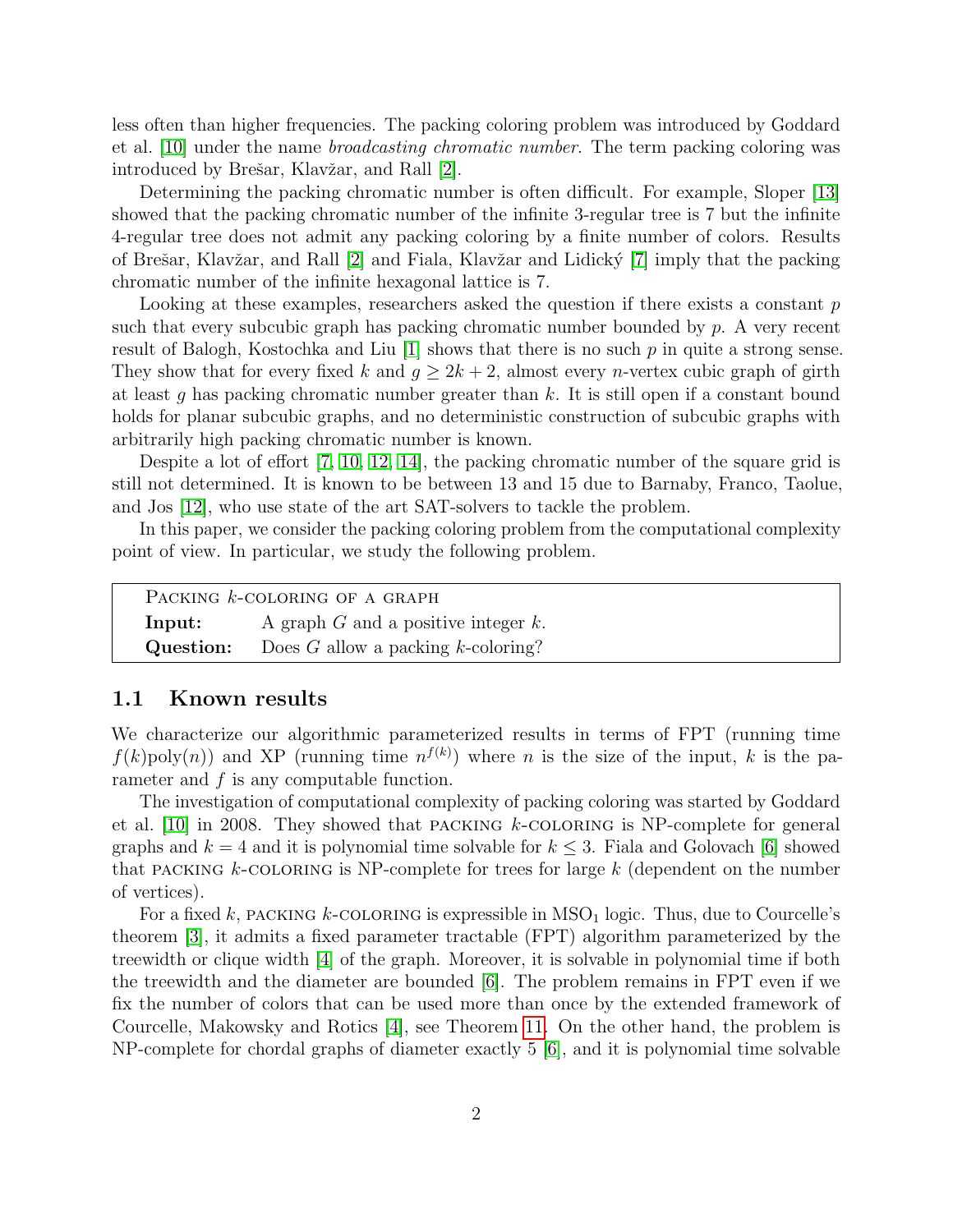for split graphs [\[10\]](#page-8-0). Note that split graphs are chordal and have diameter at most 3. However, PACKING k-COLORING admits an FPT algorithm on chordal graphs parameterized by  $k$  [\[6\]](#page-8-5).

### 1.2 Our results and structure of the paper

We split our results into two parts.

In Section [2,](#page-3-0) we describe new complexity results on chordal, interval and proper interval graphs. We improve a result by Fiala and Golovach [\[6\]](#page-8-5) to chordal graphs of any diameter greater or equal than three. Moreover, we imply an inapproximability result (Theorem [5\)](#page-3-1). Chordal graphs of diameter less than three are polynomial time solvable (Proposition [3\)](#page-3-2). We complement these results by several FPT and XP algorithms on interval and proper interval graphs. We use dynamic programming as an XP algorithm for interval graphs of bounded diameter (Theorems [6\)](#page-5-0). For unit interval graphs, there is an FPT algorithm parameterized by the size of the largest clique (Theorem [9\)](#page-5-1). Note that the existence of an FPT algorithm parameterized by path-width would imply an FPT algorithm for general interval graphs parameterized by the size of the largest clique, but this remains unknown. We provide an XP algorithm for interval graphs parameterized by the number of colors that can be used more than once (Theorem [10\)](#page-6-1).

In Section [3,](#page-6-2) we describe complexity results and algorithms parameterized by structural parameters. We design FPT algorithms for them. For standard notation and terminology we refer to the recent book about parameterized complexity [\[5\]](#page-8-6).

The packing coloring problem is interesting only when the number of colors is not bounded. Otherwise, we can easily model the problem by a fixed  $\text{MSO}_1$  formula and use the FPT algorithm by Courcelle [\[3\]](#page-7-2) parameterized by the clique width of the graph. We show that we can do a similar modeling even when we fix only the number of colors that can be used more than once and then use a stronger result by Courcelle, Makowski and Rotics [\[4\]](#page-7-3) that gives an FPT algorithm parameterized by clique width of the graph (Theorem [11\)](#page-6-0).

If the number of such colors is part of the input, then we can solve the problem on several structural graph classes. If a structural graph class has bounded diameter, then we can use Theorem [11](#page-6-0) due to the following easy observation.

**Observation 1.** Let G be a graph of bounded diameter. Then G has a bounded number of colors that can be used more than once.

This observation together with Theorem [11](#page-6-0) implies that the problem is FPT for any class of graphs of bounded shrub depth. Any class of graphs that has bounded shrub depth has a bounded length of induced paths ([\[9\]](#page-8-7), Theorem 3.7) and thus bounded diameter. The same holds for graphs of bounded modular width as they have bounded diameter according to Observation [2.](#page-3-3) On the other hand, the problem was shown to be hard on graphs of bounded treewidth [\[6\]](#page-8-5), in fact the problem is NP-hard even on trees. There seems to be a big gap and thus interesting question about parameterized complexity with respect to pathwidth of the graph. It still remains open (Question [14\)](#page-7-4). Note that the original hardness reduction by Fiala and Golovach [\[6\]](#page-8-5) has unbounded pathwidth since it contains large stars.

We refer [\[8\]](#page-8-8) for the definition of modular width and its construction operations.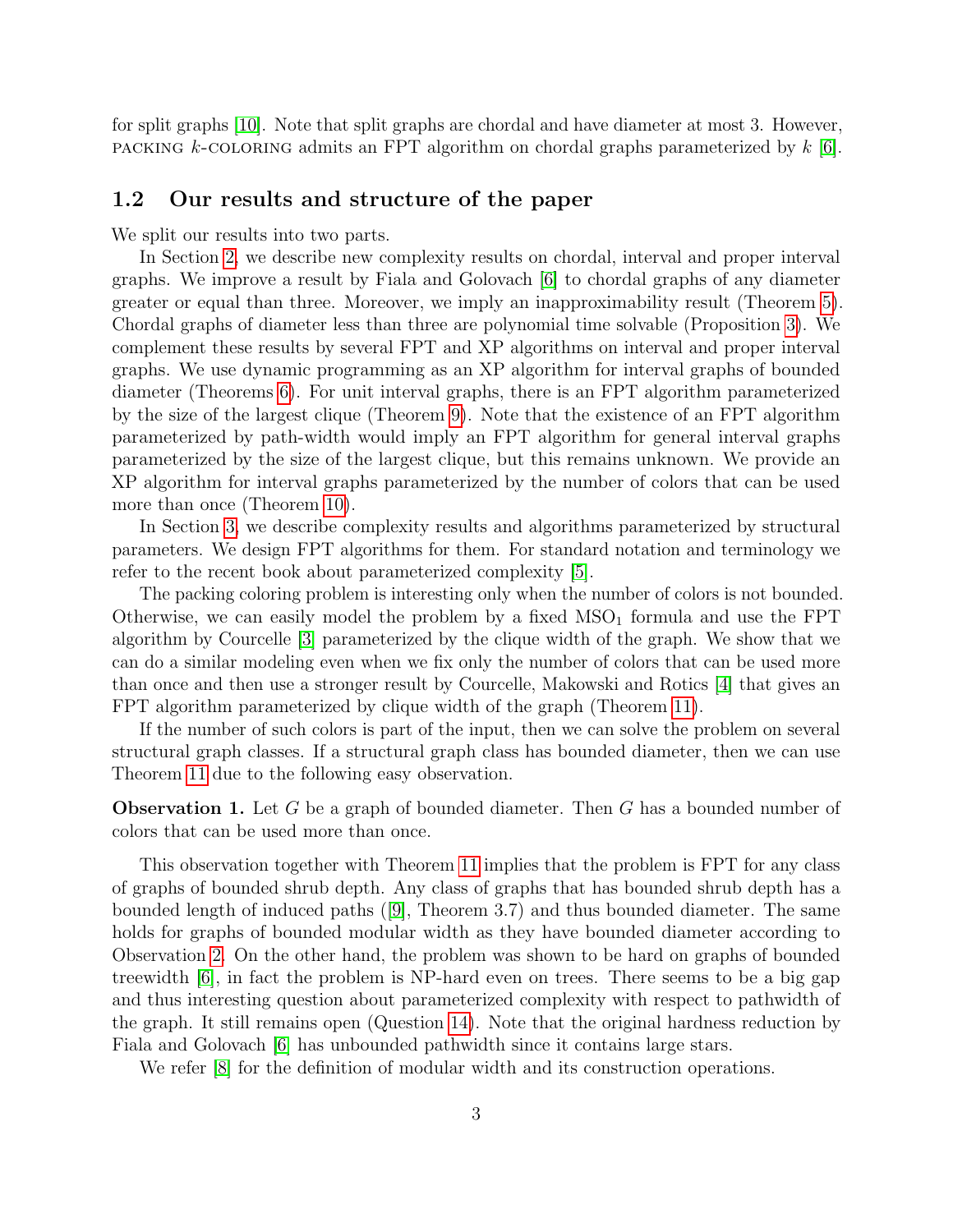<span id="page-3-3"></span>**Observation 2.** Let G be a graph of modular width k. Then G has diameter at most  $max(k, 2)$ .

Proof. We look at the last step of the decomposition. It has to create a connected graph and thus it is either a join operation or a template operation. If it is the join operation then the diameter is at most 2 and if it is the template operation the longest path between any two vertices in different operands is at most  $k$  and if they are in the same operand their distance is at most 2.  $\Box$ 

See Figure [3](#page-6-3) for an overview of the results with respect to the structural parameters.

### <span id="page-3-0"></span>2 Chordal and Interval graphs

<span id="page-3-2"></span>Proposition 3. Packing chromatic number is in P for chordal graphs of diameter 2.

Proof. Let G be a chordal graph of diameter 2. Notice that in graphs of diameter 2, the only color that can be used more than once is color 1. Hence, determining the packing chromatic number of  $G$  is equivalent to finding a largest independent set in  $G$ . In chordal graphs, the larges independent set can be found in polynomial time. Hence  $\chi_P(G)$  can be found in polynomial time.  $\Box$ 

For larger diameters, we use a similar reduction as Fiala and Golovach [\[6\]](#page-8-5) to finding a largest independent set in a general graph. ZPP is a complexity class of problems which can be solved in expected polynomial time by a probabilistic algorithm that never makes an error. It lies between P and NP ( $P \subseteq ZPP \subseteq NP$ ). It is strongly believed that  $ZPP \neq NP$ . Håstad [\[11\]](#page-8-9) showed that finding a largest independent set is hard to approximate.

<span id="page-3-4"></span>**Theorem 4** (Håstad [\[11\]](#page-8-9)). Unless  $NP = ZPP$ , Max-Clique cannot be approximated within  $n^{1-\varepsilon}$  for any  $\varepsilon > 0$ .

Together with our reduction, this implies that the packing chromatic number is hard to approximate.

<span id="page-3-1"></span>Theorem 5. Packing chromatic number is NP-complete on chordal graphs of any diameter at least 3. Moreover, it is hard to approximate within  $n^{1/2-\epsilon}$  for any  $\varepsilon > 0$ , unless NP = ZPP.

*Proof.* We use a reduction to the independent set problem. Let  $G$  be any connected graph on *n* vertices. We construct a chordal graph H of diameter  $d \geq 3$  from G by the following sequence of operations:

- (a) start with  $G$ , denote the set of its vertices by  $V$ ,
- (b) subdivide every edge once, denote the set of new vertices by S,
- (c) add all possible edges between vertices in S,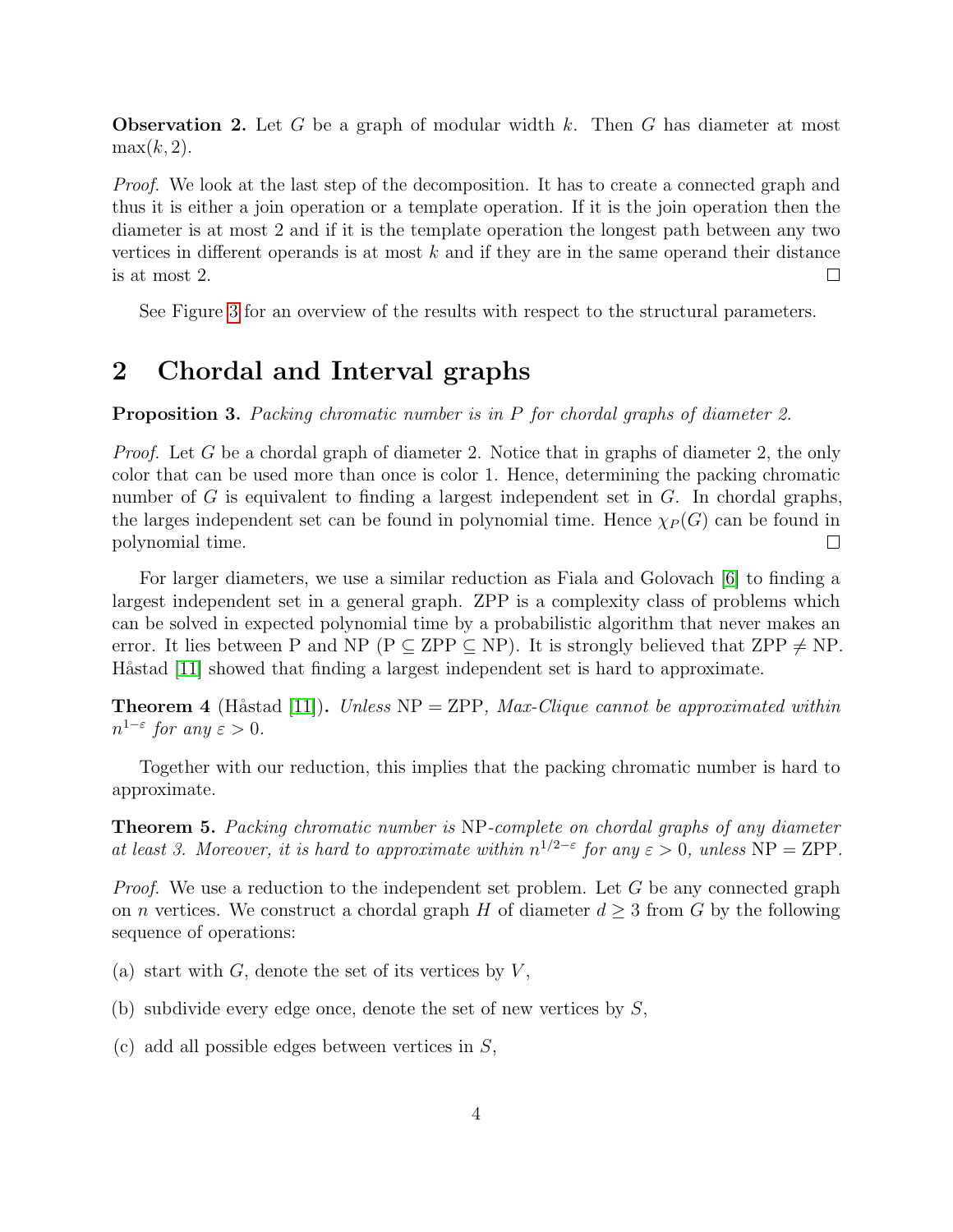

<span id="page-4-0"></span>Figure 1: The reduction from Theorem [5](#page-3-1) on a 4-cycle.

- (d) for every  $v \in V$  add a duplicate vertex  $v'$  and the edge  $vv'$ ; denote the set of new duplicate vertices by  $D$ ,
- <span id="page-4-1"></span>(e) to increase the diameter to  $d > 3$ , add a path P of length  $d - 2$  starting in one vertex in S.

See Figure [1](#page-4-0) for an example of the construction.

We will choose a packing coloring  $\varphi$  of H with  $\chi_P(H)$  colors. Notice that the graph induced by  $V \cup S \cup D$  has diameter at most three. Hence, only colors 1 and 2 can be used more than once on  $V \cup S \cup D$ . We call colors other than 1 and 2 unique. Notice that we can freely permute the unique colors. Pick  $\varphi$  in a way to maximize the number of unique colors among vertices in  $S$ , and subject to that, to maximize the number of vertices in  $D$  colored 1. We will show that S has only vertices of unique colors and all vertices in D are colored 1.

Suppose for the sake of contradiction that there is a vertex  $s \in S$  colored 1 or 2. Since S is a clique, s is the only vertex in S with this color. Let  $u \in D \cup V$  be a neighbor of s with a unique color. Such a vertex must exist since s has four neighbors in  $D \cup V$ , and at most two can be colored by 1 and 2. Observe that by the construction of  $H$ , the closed neighborhood  $N[u] \subseteq N[s]$ . Thus, for every vertex  $w \neq u$ , the distance  $d(w, u) \leq d(w, s)$ . Hence, we can swap the colors on s and u, contradicting the choice of  $\varphi$ . Therefore, all vertices in S have unique colors.

Now let  $x \in D$  and let v be its unique neighbor in V. If v has color 1, we can swap the colors on x and v, contradicting our choice of  $\varphi$ . Therefore, no vertices in  $N(x)$  have color 1, and thus x has color 1 by our choice of  $\varphi$ .

Since all vertices in D are colored 1, no vertex in V can be colored 1. Minimizing the number of unique colors on V is the same as maximizing the number of vertices colored 2. By the distance constraints in  $H$ , a subset of  $V$  can be colored 2 in  $H$  if and only if it is an independent set in  $G$ . Therefore, the vertices colored 2 in  $V$  form a largest independent set in G.

Recall that in order to increase the diameter of  $H$ , we added the path  $P$  with one endpoint  $s \in S$  in step [\(e\)](#page-4-1). Notice that P can be colored by a pattern of four colors starting in s:  $\varphi(s), 1, 2, 1, 3, 1, 2, 1, 3, 1, \ldots$  The existence of the path neither increases  $\chi_P(H)$  nor influences the coloring  $\varphi$  in  $V \cup D \cup S$ .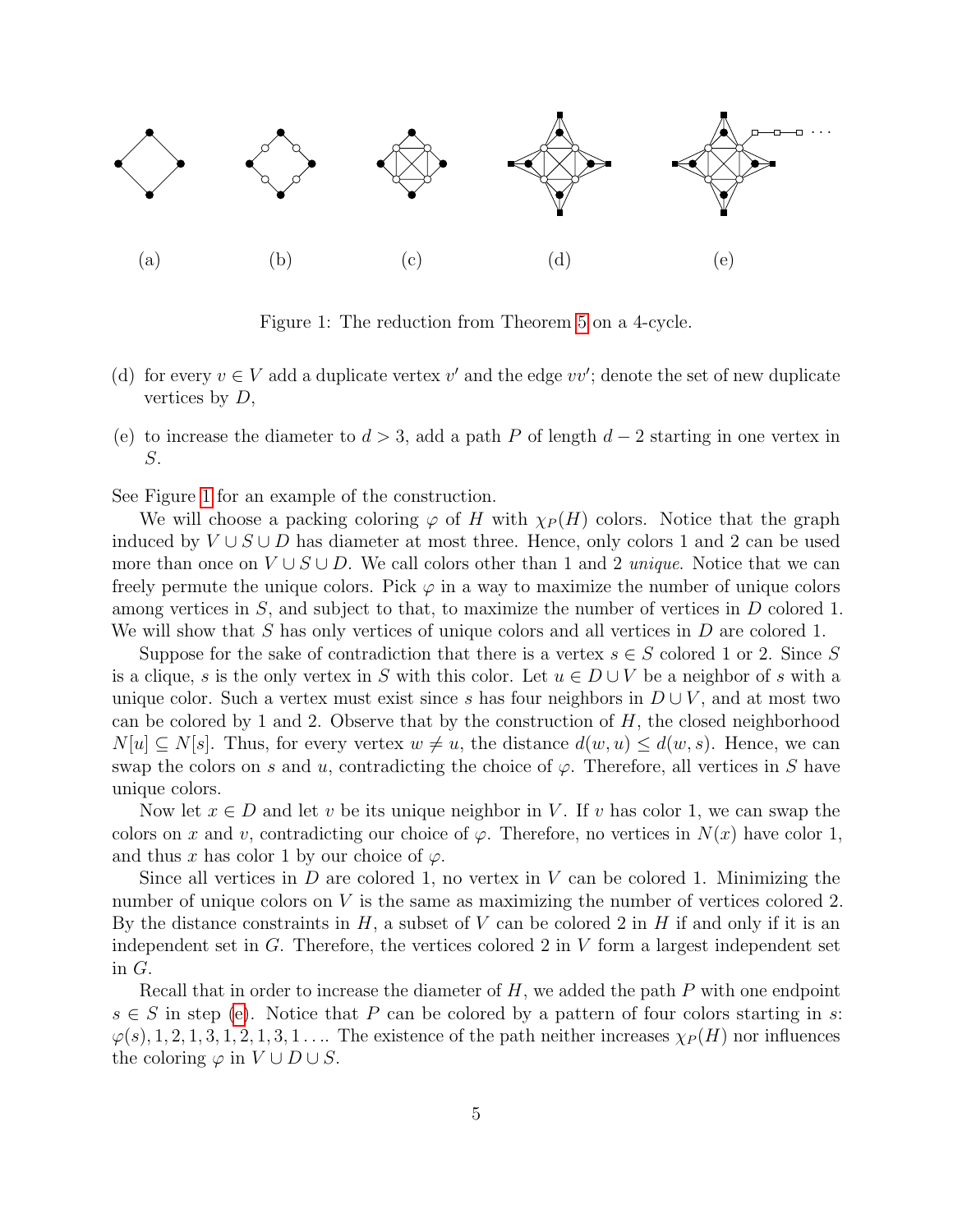Finally, notice that H has at most  $\binom{n}{2}$  $n_2(n_1+2n+d-2)$  vertices. Hence, if we could approximate  $\chi_P(H)$  with precision  $(n^2)^{1/2-\varepsilon}$  for some  $\varepsilon > 0$ , we could approximate largest independent set in G with precision  $n^{1-2\varepsilon}$ , which contradicts Theorem [4.](#page-3-4)  $\Box$ 

<span id="page-5-0"></span>Theorem 6. Packing chromatic number for interval graphs of diameter at most d can be solved in time  $O(n^{d \ln(5d)})$ .

*Proof.* Let  $\varphi$  be a packing coloring of an interval graph G with diameter d, and let P be a diameter path in G. Note that every interval corresponding to a vertex of G intersects an interval corresponding to an internal vertex of P. Suppose X is a set colored by color  $c \geq 2$ in  $\varphi$ . Let  $x_1, x_2 \in X$ , and let  $p_1, p_2 \in V(P)$  such that  $x_1p_1, x_2p_2 \in E(G)$ . Then the distance between  $p_1$  and  $p_2$  is at least  $c-1$ . Therefore,  $|X| \leq \frac{d-2}{c-1} + 1$ .

Therefore, only colors  $1, \ldots, d-1$  can be used more than once by  $\varphi$ . Notice that the number of vertices colored by  $2, \ldots, d-1$  is upper bounded by

$$
f(d) = \sum_{2 \le c \le d-1} \left( \frac{d-2}{c-1} + 1 \right) = (d-2)(1 + H(d-2)) < d\ln(5d) - 1,
$$

where  $H(n)$  is the harmonic number. There are at most  $n^{f(d)}$  such partial colorings of G by colors 2, ...,  $d-1$ . Finally, vertices colored by 1 form an independent set. Therefore, the following is an algorithm to find the packing chromatic number of G.

Enumerate all  $n^{f(d)}$  partial colorings by colors  $2, \ldots, d-1$ . For each partial coloring, find a maximum independent set in the remaining graph, which takes time  $O(n)$  and color the remaining vertices with unique colors. The whole algorithm runs in time  $O(n^{f(d)+1}) =$  $O(n^{d \ln(5d)})$ .  $\Box$ 

When restricting the class of graphs to unit interval graphs, we can find an FPT algorithm parametrized by the size of the largest clique, independent of diameter. We need the following two results.

<span id="page-5-2"></span>**Lemma 7** (Goddard et al. [\[10\]](#page-8-0)). For every  $s \in \mathbb{N}$ , the infinite path can be colored by colors  $s, s+1, \ldots, 3s+2.$ 

<span id="page-5-3"></span>**Proposition 8** (Fiala and Golovach [\[6\]](#page-8-5)). Chordal graphs admit an FPT algorithm parameterized by the number of colors used in the solution.

<span id="page-5-1"></span>**Theorem 9.** Packing chromatic number for unit interval graphs with a largest clique of size at most k is FPT in k.

*Proof.* Let G be a unit interval graph. As G is perfect, we can find a partition of its vertex set into k independence sets  $X_1, \ldots, X_k$  in polynomial time. Let  $X_\ell = \{v_1, v_2, \ldots, v_{|X_\ell|}\}$ , where the  $v_i$  are ordered corresponding to their interval representation. Note that for all  $i < j$ , the distance of  $v_i$  and  $v_j$  in G is at least  $j - i$ . This implies that any packing coloring of a path on  $|X_\ell|$  vertices can be used to packing color the set  $X_\ell$  without conflicts.

Use Lemma [7](#page-5-2) to color each  $X_{\ell}$  with colors  $\{\frac{5}{2}\}$  $\frac{5}{2}(3^{\ell-1}-1)+1,\ldots,\frac{5}{2}$  $\frac{5}{2}(3^{\ell}-1)$ , and notice that these color sets are disjoint. This yields a packing coloring of G with at most  $\frac{5}{2}(3^k-1)$ colors. Therefore, the number of colors we need is bounded in terms of  $k$ , and we can apply Theorem [8](#page-5-3) to conclude the proof.  $\Box$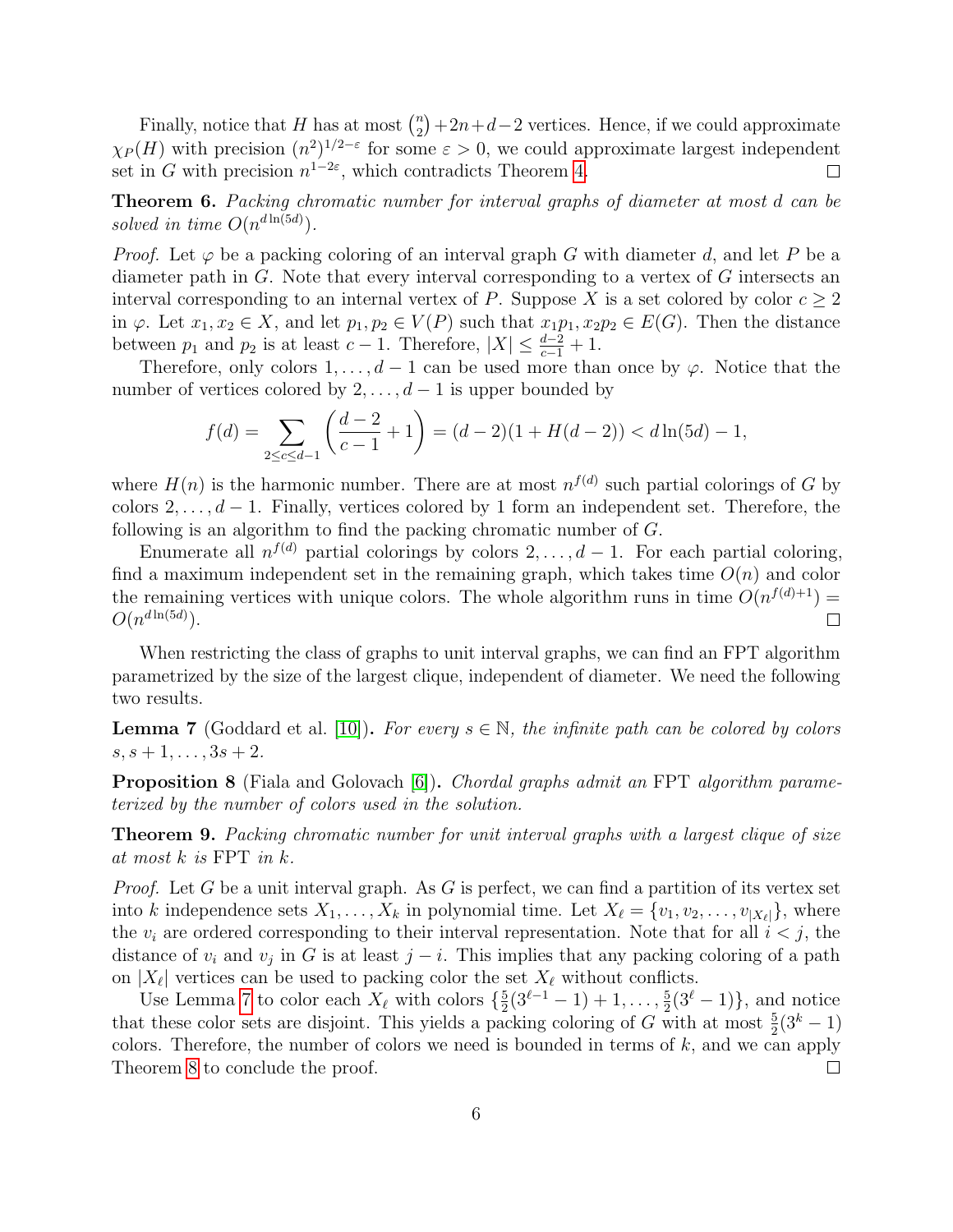In the previous argument, we saw that restricting the number of colors makes the problem simpler. While we obviously do not have such a restriction for all interval graphs, we can still achieve a result about partial packing colorings with a bounded number of colors along similar ideas.

<span id="page-6-1"></span>Theorem 10. Let k be fixed and G be an interval graph. Finding a partial coloring by colors  $1, \ldots, k$  that is maximizing the number of colored vertices can be solved in time  $O(n^{k+2})$ .

*Proof.* We compute a function  $H(u_1, \ldots, u_k) \to \mathbb{N}$ , which counts the maximum number of colored vertices such that  $u_i$  has its interval with the right end-point most to the right among all vertices colored by color *i*. The domain of H is  $(V \cup \{N\})^k$ , where N is a symbol representing that a particular color was not used at all. It is possible to compute  $H$  using dynamic programming in time  $O(n^{k+2})$ .  $\Box$ 

Notice that Theorem [10](#page-6-1) implies Theorem [6](#page-5-0) with a smaller exponent in the running time.

## <span id="page-6-2"></span>3 Structural parameters



<span id="page-6-3"></span>Figure 2: Hierarchy of graph parameters. An arrow indicates that a graph parameter upper-bounds the other. Thus, hardness results are implied in direction of arrows and algorithms are implied in the reverse direction. Green circles and red rectangle colors distinguish between hardness results and FPT algorithms provided. Blue color without boundary denotes that the hardness is unknown. (cw is clique width, nd is neighborhood diversity, mw is modular width, pw is path width, sd is shrub depth, tc is twin cover, td is tree depth, tw is tree width, vc is vertex cover. See [\[5\]](#page-8-6) for definitions.)

<span id="page-6-0"></span>**Theorem 11.** Let k be fixed and  $G = (V, E)$  be a graph of clique width q. Finding a partial packing coloring by colors  $1, \ldots, k$  that is maximizing the number of colored vertices can be solved in FPT time parameterized by q.

*Proof.* We model the problem as an extended formulation in  $MSO<sub>1</sub>$  logic with one free variable X that represents the large colors. We use a result by Courcelle, Makowski and Rotics [\[4\]](#page-7-3) to solve this formula  $\varphi(X)$  on graphs of clique width q in FPT time such that it minimize the size of the set  $X$ .

$$
\varphi(X) \models \exists X_1, \dots X_k \subseteq V \text{ s.t. } \forall i \text{ i-independent}(X_i) \land V = X \dot{\cup} X_1 \dot{\cup} \dots \dot{\cup} X_k.
$$
  

$$
i\text{-independent}(X) \models \forall x, y \in X \ d(x, y) \geq i.
$$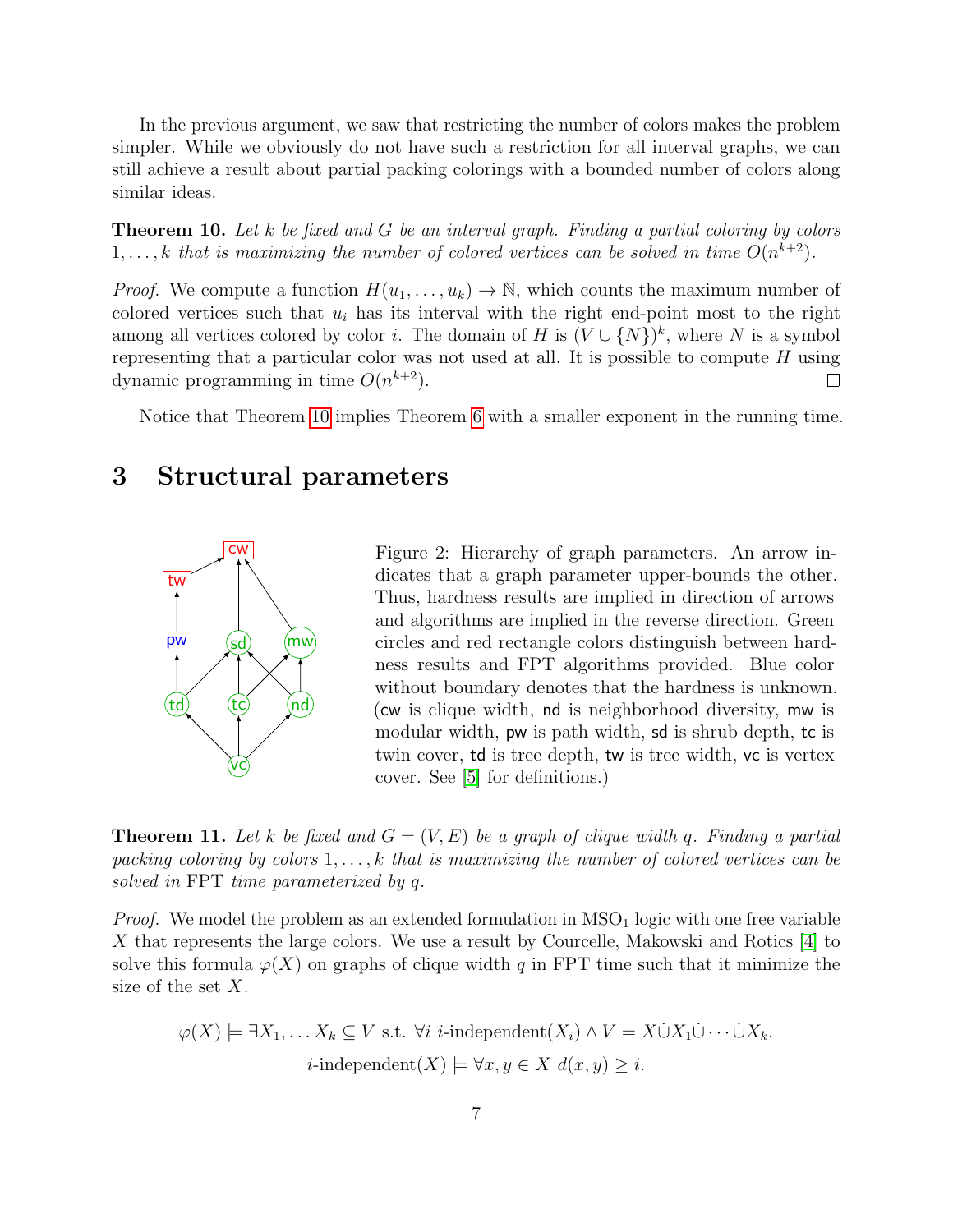$$
d(x,y) \geq i \models \nexists z_1, \ldots, z_{i-1} \in V \text{ s.t. } x = z_1 \land y = z_{i-1} \land \bigcup_{j=1}^{i-2} (\text{edge}(z_j, z_{j+1}) \lor (z_j = z_{j+1})).
$$

# 4 Conclusion

Although the diameter is a widely investigated structural parameter we found that in some cases a related parameter better captures the problem, namely the number of colors that can be used more than once, as we show in Theorem [10.](#page-6-1)

We close with a few open questions.

Question 12. Is determining the packing chromatic number for (unit) interval graphs in P or is it NP-hard?

Question 13. Is determining the packing chromatic number for interval graphs FPT when parametrized by the largest clique size?

One can think of graphs of bounded path-width as a generalization of interval graphs with bounded clique size. This leads to the following question.

<span id="page-7-4"></span>Question 14. Is determining the packing chromatic number FPT or XP when parametrized by the path width?

Notice that Theorem [9](#page-5-1) could be modified to work on graphs of bounded path width that have a decomposition such that every vertex is in a bounded number of bags.

Acknowledgements All authors were supported in part by NSF-DMS Grants #1604458, #1604773, #1604697 and #1603823,"Collaborative Research: Rocky Mountain - Great Plains Graduate Research Workshops in Combinatorics".

### References

- <span id="page-7-1"></span>[1] J. Balogh, A. Kostochka, and X. Liu. Packing chromatic number of subcubic graphs, 2017.
- <span id="page-7-0"></span>[2] B. Brešar, S. Klavžar, and D. F. Rall. On the packing chromatic number of Cartesian products, hexagonal lattice, and trees. Discrete Appl. Math., 155(17):2303–2311, 2007.
- <span id="page-7-2"></span>[3] B. Courcelle. The monadic second-order logic of graphs. I. recognizable sets of finite graphs. Inf. Comput., 85(1):12–75, 1990.
- <span id="page-7-3"></span>[4] B. Courcelle, J. A. Makowsky, and U. Rotics. Linear time solvable optimization problems on graphs of bounded clique-width. Theory of Computing Systems, 33(2):125–150, 2000.